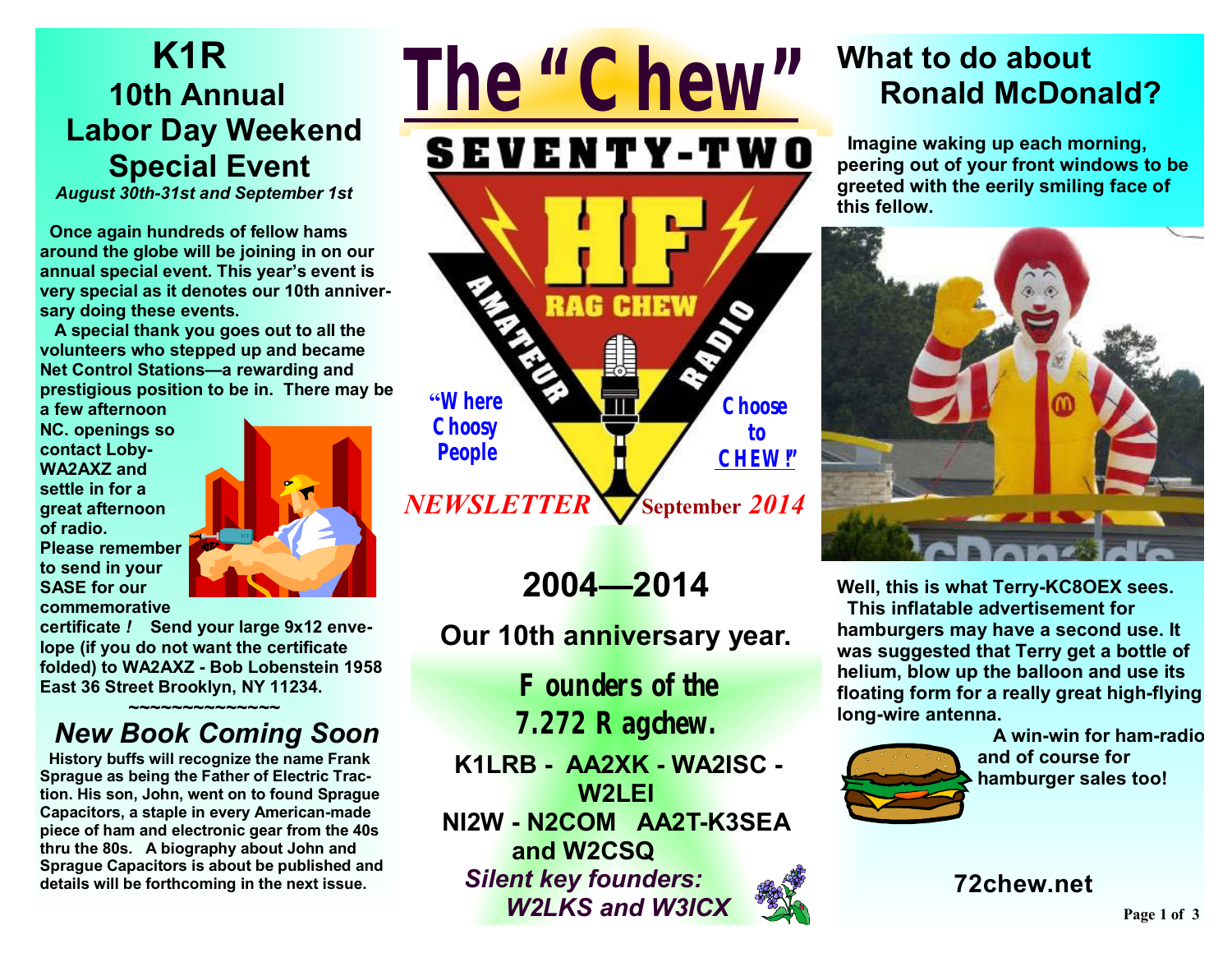## **New way to GIVE US A HOLLER!**

 Spammers never rest, so we are no longer putting our e-mail addresses on our website. Instead, we now have a *"Hollerin'*  **Form**" which still gives you a quick and easy way to e-mail us without exposing us to spam.



 You can find a link to the Hollerin' Form at the bottom of every page of the website. You can also get to it by going to "About Us" and clicking on "Give Us a Holler!"

The form has a drop-down menu for selecting the recipient of your message. Just pick the right person, fill in the other boxes, and hit the "Let 'er Rip!" button.

#### *We have deactivated the old e-mail addresses* for the Scheduler (scheduler@72chew.net) and Webmaster (webmaster@72chew.net). If you use those addresses now, we'll never get your message! Use the Hollerin' Form instead, or look us up on QRZ.com.

# **Goods and Services:**

# *KB3IFH QSL Cards*

*Randy-KB3IFH makes great looking QSL cards, and other printed matter. If you want to update your cards, order business or eyeball cards or have other printing requirements, contact Randy. 73 Randy KB3IFH*  **73's KB3IFH**

 **KB3IFH QSL Cards www.kb3ifh.homestead.com** 



**"The plate has how many volts on it again?"** *(Thanks Bill-WA2DVU)* **~~~~~~~~~~~~~~~~** 

#### *A note from your editor …*

 **Our monthly newsletter "THE CHEW", contains information about the activities and participants in the 7.272 Ragchew Net. We rely on contributions of stories and pictures from the members to keep all of us up to date, impart information we can all use and, of course, to raise a smile and a chuckle or two. If you find a new "Taz" photo that can be used for future certificates and QSLs, that too is greatly appreciated. In addition, if you have anything to sell, swap or trade or offer other goods and services, let me know and I'll publish it in the next issue of "THE CHEW". Please, check out my call on QRZ and e-mail your stories, tech info and photos to Loby-WA2AXZ** 

### **72chew.net**

### **Does anybody know what time it is?**

 **By John-W8LWX** 

**There are always two questions. Always the same questions. First question: "Wouldn't it be easier to just buy a watch?" Every ham has heard this same question in a different form:** 



**"Why get a ham radio license when you can just use your cell phone?" Or: "Why go fishing when you can just buy fish at the grocery store?" If you understand why you fish and why you talk on the radio, you understand why I built a 23.5-foot analemmatic sundial in my back yard, outside the hamshack window.** 

**Second question: "Does it keep good time?" That one's a bit trickier. Answering it makes you sound like a lawyer: "***It depends on what you mean by 'good' and 'time***.'" For this precise location, it keeps time as well as the Universe itself. If there's a higher standard than that, I don't know what it is. Your watches and clocks keep only an average of that time, which is why it used to be called** *mean* **time. They are highly regular and that's why you like them. But here, at this spot,** *time is not regular.*